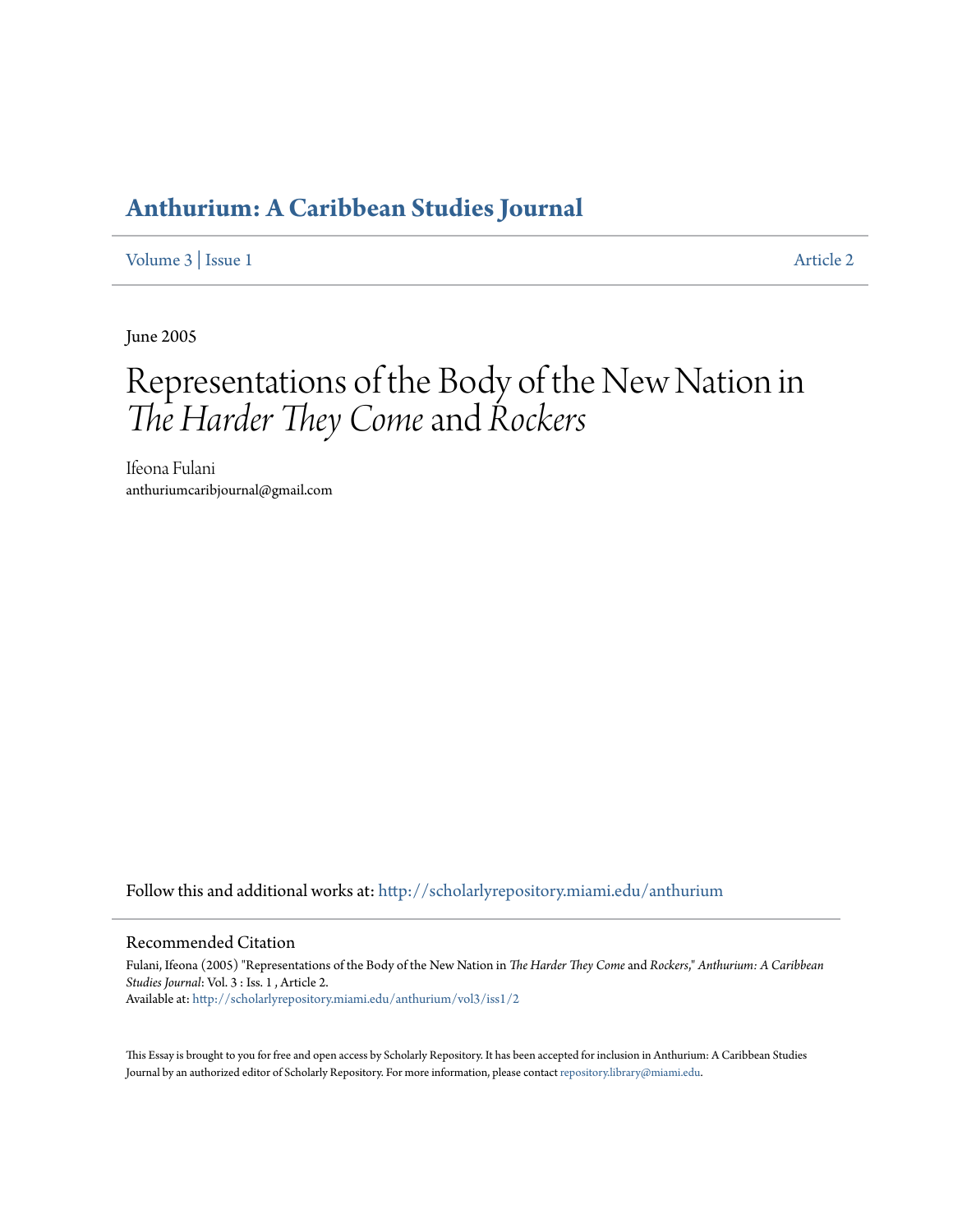From the moment of its declaration of independence from Britain in 1962, the government of Jamaica assumed the challenge that confronted all post-slavery, postcolonial societies in the Americas, that of forging a nation from a population stratified and divided by race and color. At that time, Jamaica's population was 95% of African descent, 3% of Indian descent, 2% European and 1% Chinese. The state's chosen motto "out of many one people," far from representing the state of the new nation, encapsulated both a narrative of the state's colonial origins and the challenge of forging a nation from a racially diverse and unequal population.

Anti-colonial nationalist movements asserted the right to self-determination and sovereignty and demanded eradication of imposed colonial structures of racial inequality. It was assumed that the stages of modernization and development that the postcolonial state would implement, would also bring about equality within the nation, while raising the newly independent state to a position of equal status within the international community of sovereign states. This role, represented by the social elite as their responsibility, was one that justified their privilege. However, as Percy Hinzen explains, "If we accept the Marxist notion of the state as the institutional form in which the social power of the bourgeois class is constituted and excercised... then the sheer impossibility of a democratic postcolonial transformation becomes evident" (106).

In Jamaica, the initial effort at "imagining" the new nation was led by nationalist activists and intellectuals, influenced by Frantz Fanon's writings on the role of the intellectual and of culture in building national identity and national consciousness.<sup>1</sup> Academics, writers and filmmakers responded to Fanon's argument that source material for the cultural reconstruction of postcolonial nations was to be found in the struggles of the people and in their newest forms of creative and political expression. This translated into a renewed interest in the social conditions of the peasantry, the working class, and the urban poor and urban popular culture. This interest is evident in two films that were released in Jamaica in the post-independence period, *The Harder They Come* (1972) and *Rockers* (1977).

With the release of *The Harder They Come* in 1971, the Jamaican cinema was born. Directed and produced by Perry Henzell, a white Jamaican with a background in advertising, *The Harder They Come* is a realistic evocation of the grim struggle for survival in Kingston's ghettos. The making of the film was a conscious attempt to produce a commercially successful, authentically Jamaican film that represented working class Jamaican life. $2$  The film targeted international audiences with what Henzell called a "tropical syllabus" (Marshall 101), $3$  but with the potential to "crossover" in its appeal to white, western audiences. A significant aspect of the film's appeal was the star status of its protagonist, reggae singer Jimmy Cliff, and the sound track of reggae songs, many of which have become classics.

Released six years after *The Harder They Come*, *Rockers* follows the adventures of a ghetto Rastaman. Written and directed by a New York based Greek filmmaker, Theodorus Bafaloukis, and financed by capital raised in the USA, the film's purpose was primarily to bring Rastafarian culture and music to an international audience, the same audience which *The Harder* 

1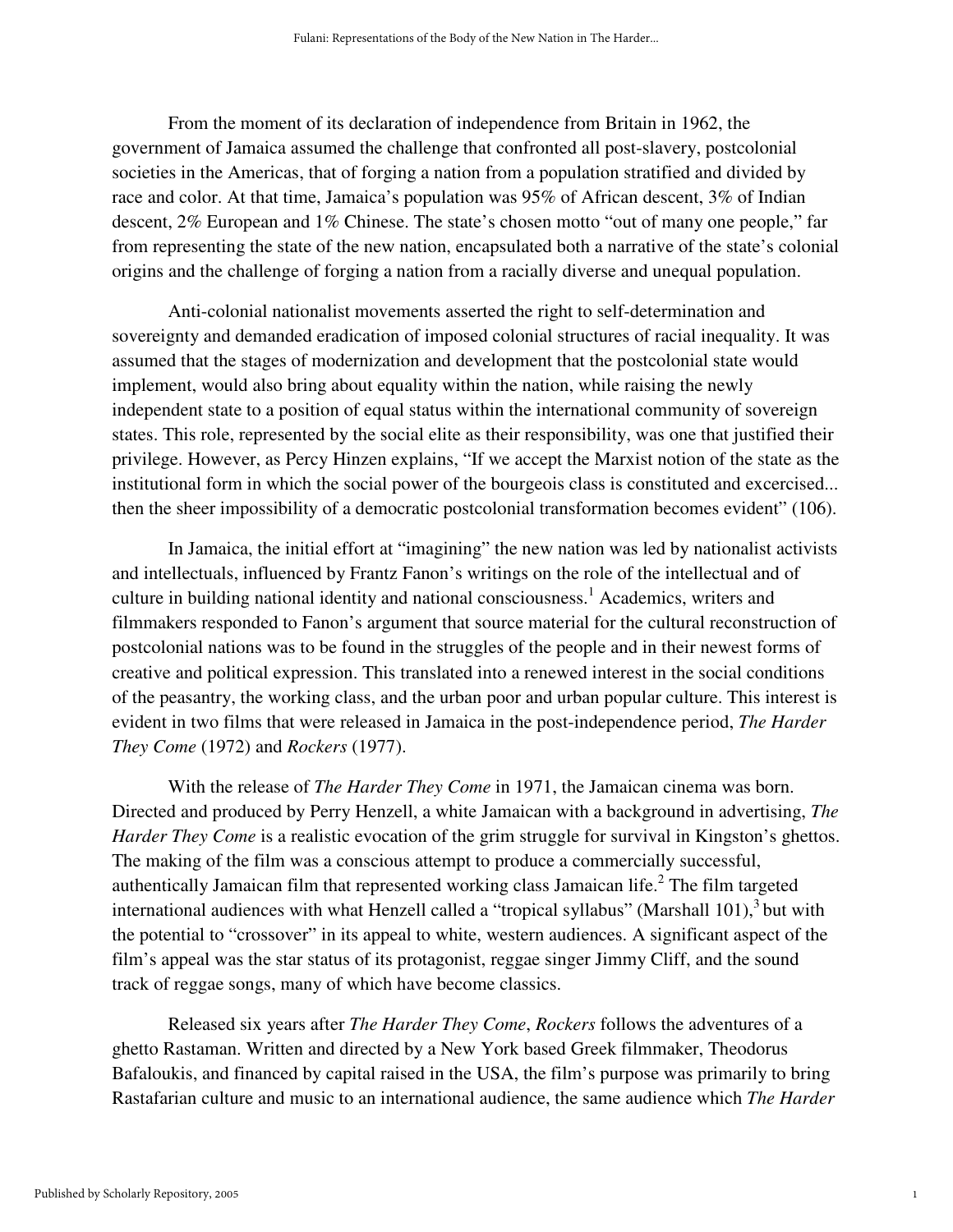They Come targeted.<sup>4</sup> However, aesthetically and discursively the two films differ so radically as to compel comparison. The highly polished cinematography *The Harder They Come* contrasts sharply with *Rockers*, which has the naturalistic look of a low budget documentary. The picaresque plot of *Rockers* is loosely constructed and semi-comedic, and its Rastafarian protagonist wholly lacking in glamor, in contrast with the stylized, star-driven, tense dramatic narrative of the earlier film.

*The Harder They Come* depicts the transformation of its protagonist Ivan from a naïve country boy, who comes to "town" to pursue his dream of wealth and stardom, to a gun toting *ruud bwai*, who at the close of the film is hunted down and shot by the police. David Scott notes that, "[i]n the late 1960s and early 1970s the *ruud bwai* was a paradigmatic Fanonian figure, the embodiment of an internalized colonial violence and the practitioner of alienated rituals of resistance" (195). In *The Harder They Come* the trajectory of Ivan's story charts the stages of the *ruuddie's* formation, from naïve ambition to disillusionment with the status quo and violent rebellion.

Ivan's experience of urban life is punctuated by social and personal violence, but whereas the more nebulous violence of social, economic and political oppression shapes the backstory of *Rockers*, there is a significant absence of weapons and bloodshed as the protagonist mobilizes his community in collective forms of cultural resistance. The loose narrative of *Rockers* begins with the quest of the Rasta/trickster character Horsemouth for a self-sustaining livelihood. However, when a syndicate of lower middle class racketeers steals his motorbike, Horsemouth tirelessly organizes the Rastamen in his community to seek justice in the form of retrieving his bike and punishing the wrongdoers, Robin-Hood style. At the close of the film Horsemouth enjoys the reward of the righteous—a good night's sleep.

My aim in this paper is to examine contrasting representations of "the people" offered in the two films. My critical analysis will be confined to representations of the emancipatory desires of working class and poor men. Looking first at *The Harder They Come* and secondly at *Rockers*, I will examine the emblematic figure of the *ruud bwai*, the challenge posed to his cultural and political significance by the figure of the Rastaman, and the changing political environment that enabled this challenge.

## **The Harder They Fall: Independence and the Dream of Freedom**

Considered in the context of a national cultural initiative, Perry Henzell's privileged socio-economic background and his career as maker of TV advertisements invites questions of cultural identity, questions of representation, or, what Stuart Hall calls "positions of *enunciation*" (220). Critic Paul Willemen has identified the potential for opportunism afforded by postindependence cultural movements, noting that, "the call for cinema rooted in national cultures has been repeated in a variety of ways, perhaps most vocally by national bourgeoisies invoking 'national culture' in order to get the state to help them monopolise the domestic market" (17).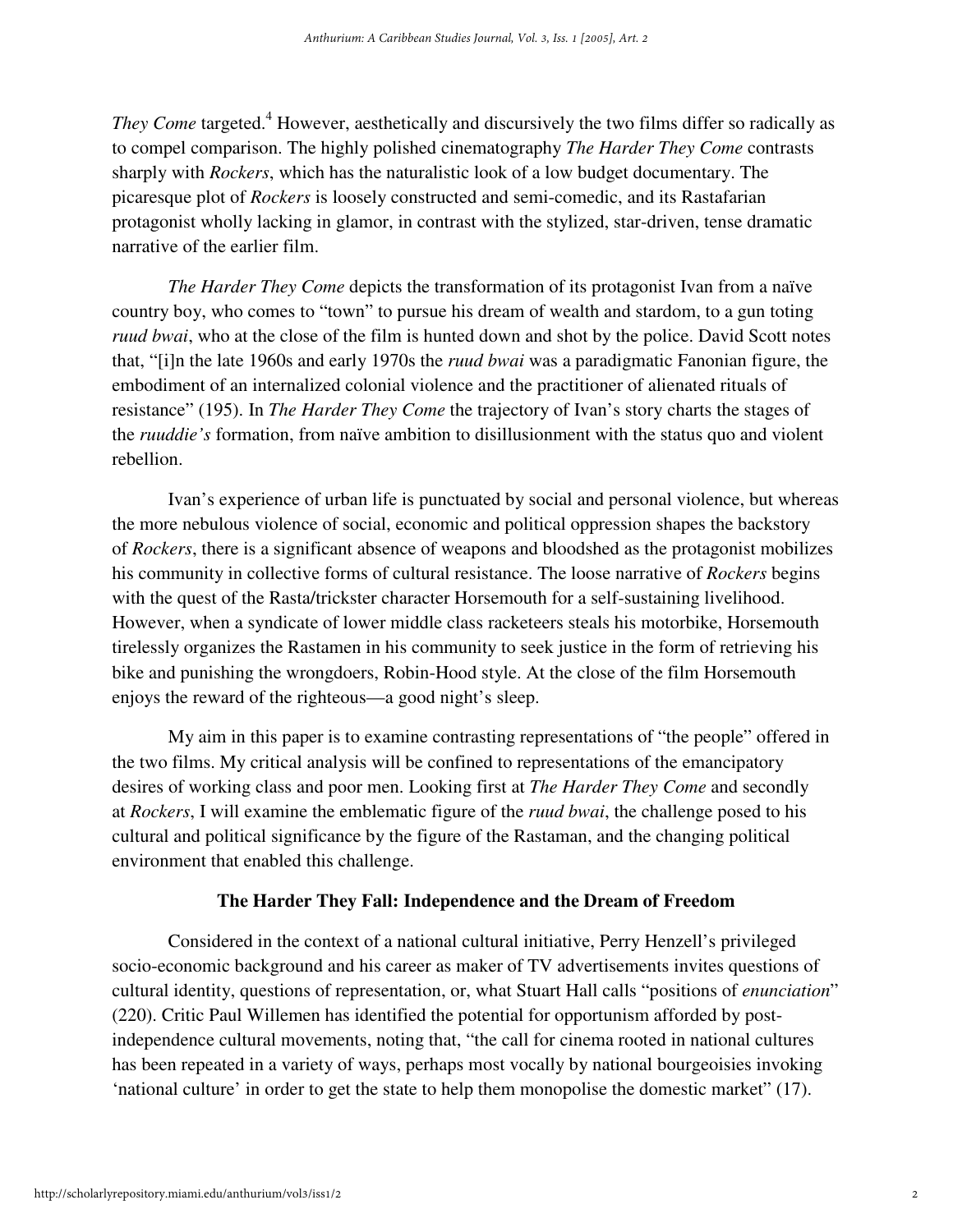Even though it was far beyond the scope of Jamaica's nascent film industry to attempt to compete in a domestic market dominated by Hollywood, the overt commercialism of *The Harder They Come* is a clear indication of its director's bid for at least a share of the domestic and international market.

The popularity of the cinema in Jamaica had been fed from the 1950s onwards by a steady inflow of Hollywood films that generated an enthusiastic local audience with tastes shaped by the western, a favored genre with this audience. The "outlaw" cowboy, the gun, the gunfight or shoot-out became iconic across the Caribbean, and reverberated throughout Jamaican popular music culture of 1969 and the 70s in song lyrics and in the names of singers and disc jockeys. Bob Marley's song, "I Shot The Sheriff," and the once popular DJ, Clint Eastwood, are only two of a host of examples.

Ivan, the protagonist of *The Harder They Come*, becomes fixated on the cinema, captivated by the bravado of the cowboy whose outsider status and refusal to surrender to the injustices of the social system provide a narrative for his days on the run as man wanted for murder. The closing scenes of the film present Ivan, gun in hand and cornered by a group of soldiers. The barrel of his gun is empty, but Ivan desperately feigns bravado, challenging "the fastest gun" to a gunfight. He draws his weapons and is shot down in a shower of bullets. He meets his death mimicking a mythic hero of the North American frontier.

Henzell's adaptation of the tropes of the western to his film project is profoundly ironic; as Robert Stam and Ella Shohat explain, the narrative embedded in the western is one of conquest, genocide and imperialism:

The myth of the frontier has its ideological roots in . . . the competitive laws of Social Darwinism, the hierarchy of the races and the sexes, the idea of progress. It gave exceptionalist form to the . . . general thrust of European expansion into Asia, Africa and the Americas . . . westerns usually place us at a historical moment . . . when the characters' point of origin is no longer Europe but Euro-America. (115)

While Ivan and an audience of poor Jamaicans watch a western in a Kingston cinema, the western enacts its metonymic significance as the means by which American products, cultural forms and consumer desires are absorbed into their imaginations and into their lives. The song with which *The Harder They Come* opens, "You can get it if you really want it," plays while Ivan stares out of the window of the bus which brings him from country to town, gazing longingly at a white convertible driven by a light-skinned youth. Later in the film, while Ivan is on the run, he car-jacks a similar white convertible and careens around a golf course in it, laughing euphorically to the now ironic strains of "You can get it." As Ivan pursues his dream of freedom via stardom, he becomes both a fantasy consumer and a consumable object, as do his songs, both within the film and in the international market for music and films. The international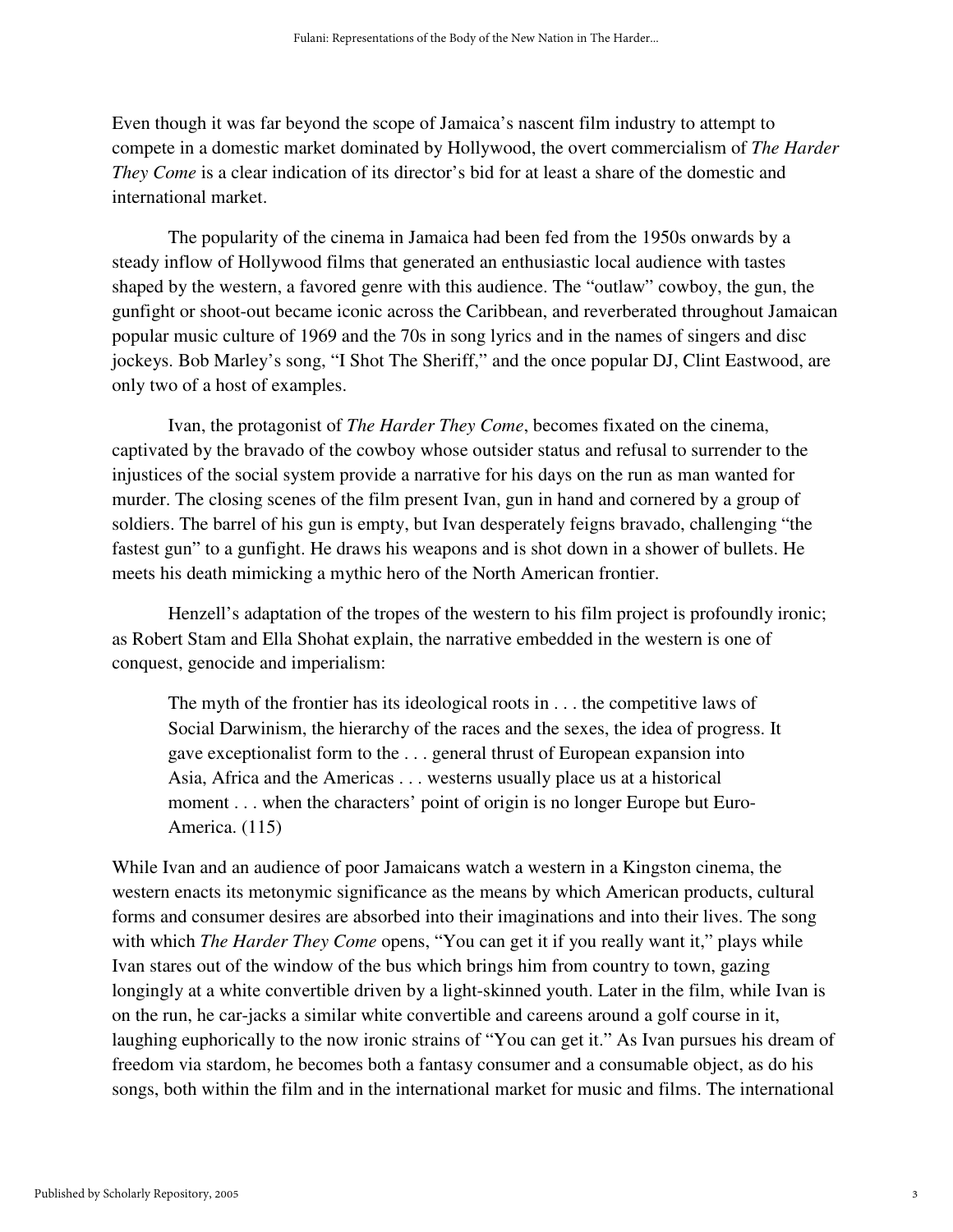audience for reggae music was itself a consequence of what Dick Hebdidge terms "Americanisation," as the worldwide popularity and availability of African American music from the late 1950s onwards opened up new possibilities and access to international markets for Caribbean musicians.<sup>5</sup> Thus the very possibility of the film *The Harder They Come* reaching an international audience was a consequence of the "Americanisation" of the film and music industries.

Kenneth Harris' commentary in "Sex, Race Commodity, and Film Fetishism in *The Harder They Come*," elaborates a reading of the film as a fetishized commodity that also fetishizes the black body of Ivan/Jimmy Cliff in order to sell itself to white audiences (212). The scene in which Ivan is tried and punished for cutting his tormentor Langa with a shard of broken glass, culminates with Ivan bound hand and foot and face down over a barrel while a policeman beats his bare buttocks with a tamarind switch, watched by a circle of spectators. Harris describes this scene as "little less than sadomasochistic, homosexual pornography" (214), and designates it the point of convergence of Marxian commodity fetishism and Freudian sexual fetishism. I would add that this is also a moment of historical convergence, that the beating of Ivan invokes the colonial disciplinary regime and the brutalities of the plantation system on which that regime was based; the abject body of Ivan recalls the abjection of the slave body. The black body that was the fetishized commodity in the slave market is similarly fetishized and commodified as cultural capital.

From another perspective, this scene reflects middle-class anxiety about a threat to the established social order posed by the "indiscipline" of the black masses, personified here in the *ruud bwai* Ivan. If, as David Scott has argued, freedom and citizenship were assured only to those whose readiness could be measured by a "norm of civilization" (86), the delinquency of Ivan and those like him excludes them from the ranks and rights of citizenship. This scene, and the film in its entirety, is a graphic reminder of the continuing subjugation of the poor black man in a nation that, even as it celebrates its independence from one colonial/imperial power—Great Britain—has become a site for cultural and economic conquest by another—the USA.

Immediately following the scene of Ivan's subjection, he is seen recording the film's title song "The Harder They Come" in the studio of Hilton, the record mogul who pays him \$20 dollars for the rights to the song. The song articulates Ivan's disillusionment with "the pie up in the sky," with dreams of "making it," and the promises made by politicians of a better economic future for the nation. At this moment he resolves to get whatever "goods" he can by whatever means. As he sings the lyrics, "I'm going to get my share, what's mine," his body movements express tension, his facial muscles are taut, and his skin is glazed with perspiration; all of this is indicative of a rage barely contained. In this Fanonian instant, Ivan's transformation into a *ruud bwai*, who acknowledges neither rule nor law, is complete. To quote David Scott, his body communicates "the sense of menace, threat, and imminent possibility of explosive violence" (212), a bodily communiqué that will call down upon him the full powers of the state's disciplinary machinery. In a sense, Ivan's body determines his fate.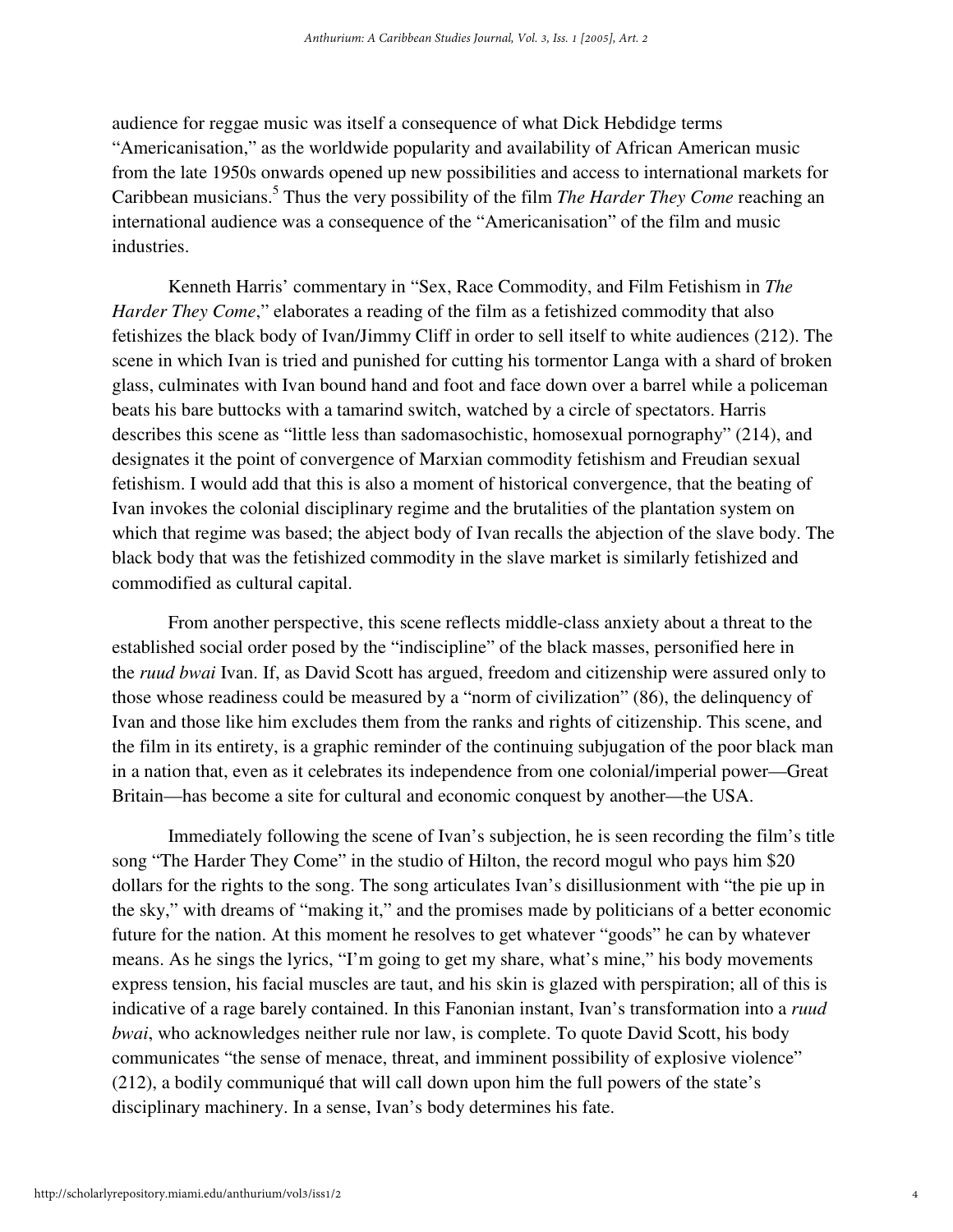Eventually, he is inducted into the protection arm of the ganga export trade by his neighbor José, but Ivan quickly realizes that he will never share in the profits of the ganga export trade. He realizes that, like the music industry, control and profits lie in the hands of petty bourgeois criminals. When his plan to take control of the protection racket that operates within the community in which he lives is betrayed by José, Ivan goes on the run, eluding capture by the police for long enough to achieve notoriety. Hilton, the record producer, exploits news reports of Ivan's escapades to make his record a hit. Locals fascinated by the glamor of the *ruudie* rush to buy his record, and the fetishization and the commodification of the *ruud bwai* figure take hold. Ultimately, the exploitation by capital of a sensationalized narrative of Ivan's defiance of the law, of the postcolonial order, and of capital itself, serves to feed the collective fetishization of the *ruud bwai* and to drain Ivan's rebellion of political significance.

### **Rastafari and the Healing of the Nation**

In the eight years between the release of *The Harder They Come* and *Rockers*, the Jamaican state's efforts to establish and maintain political and economic independence gradually collapsed. With the signing of the IMF Agreement by Prime Minister Michael Manley in 1978, the gateway was opened for the inflow of global and US multinational capital with disastrous consequences for Jamaica's agricultural and small-scale manufacturing economies. Thousands of skilled, semi-skilled and unskilled workers were unemployed and fed the stream of migrants to the USA and Canada. Arguably, the pressures of unemployment and poverty and the failure of the state to implement remedial measures fed individual rebelliousness. In the country and in the towns, poor people preyed upon one another and minor crimes such as petty theft and praedial larceny proliferated. Okpiko Grey defines these behaviors as "small, persistent and cumulative acts of individual and group empowerment" (221). However, he argues that the gradual effect of these small acts of rebellion was, on the one hand, to alter power relations between classes and, on the other hand, to refashion the social identity of the urban lower classes ("Rethinking Power" 221-22). The figure of the *ruud bwai* is emblematic of this form of agency. The deteriorated moral culture engendered by such self-seeking and individualist behaviors bred aggression and violence as a means of securing advantages, and fostered consumer materialism and a preoccupation with social status. Grey associates this period with an orientation to short-run advantage in preference to sustained effort towards social or political change, and with a profound ambivalence towards discourses of black consciousness and black liberation ("Rethinking Power" 211).

Grey attributes the proliferation and persistence of lower class rebelliousness to the fluctuating morality of the state itself and to the erosion of democracy in Jamaica: "Evidence from the past thirty years confirms an erosion of democratic practices in Jamaica as the state has increasingly resorted to political victimization, violence and illegality as methods of political rule" ("Rethinking Power" 215). Grey describes this erosion of democracy as parasitism: "Parasitic rule in Jamaica is the form that state power takes as dominant classes attempt to extend their political power, control a fragmented society, manage dependence in the world system, and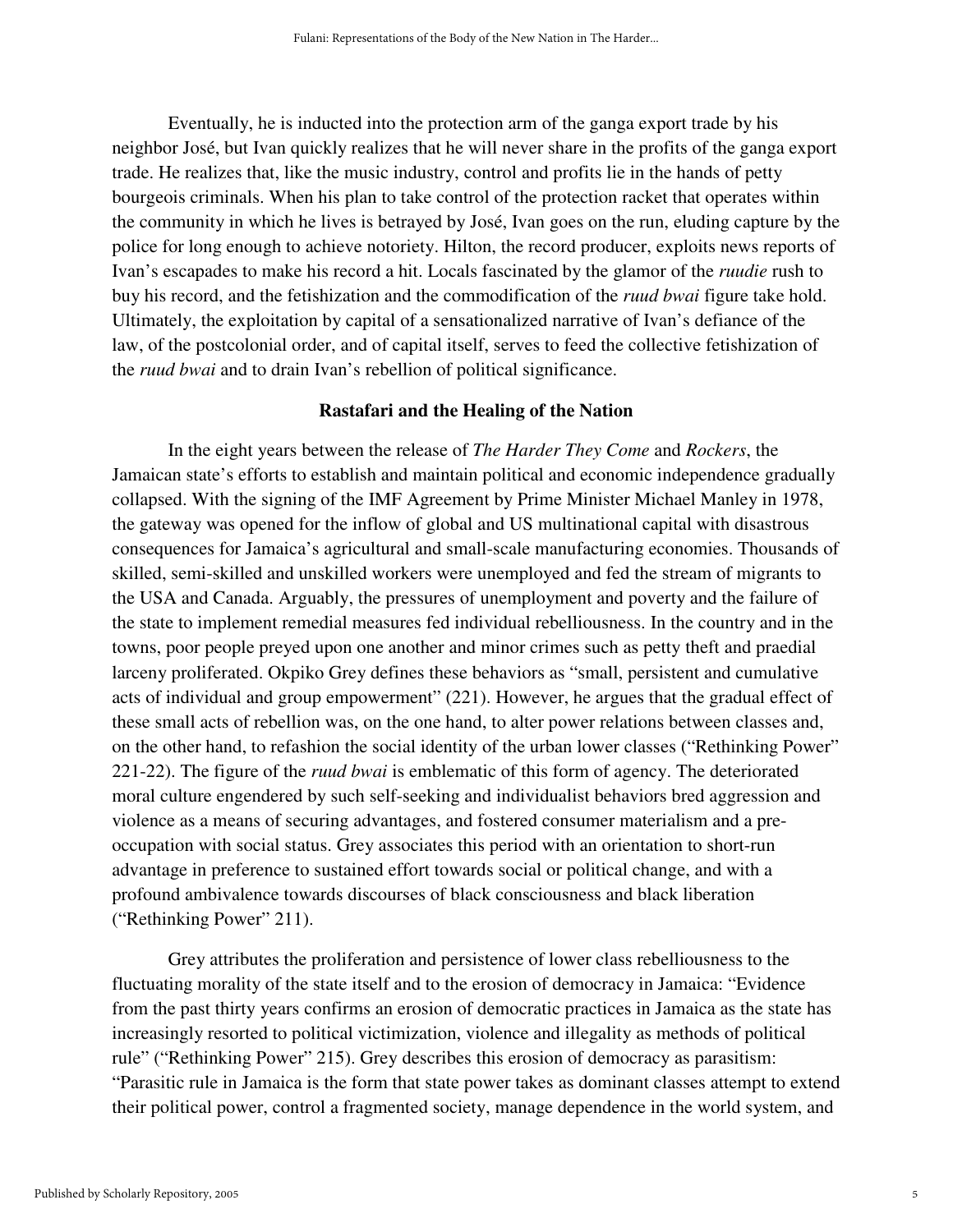expunge rebellious challenges from below" ("Rethinking Power" 217). The cumulative effect of "parasitic rule" is a breakdown of civility and the collapse the already fragile structures of social cohesion, resulting in a yawning gulf that separates lower class blacks from the black, mulatto and white bourgeoisie.

Fanon has argued that culture functions as a site of resistance against colonial oppression and as a site from which oppressed peoples have struggled for freedom. In the midst of the social, economic and political crises of the 1970s, a revitalized African cultural nationalist discourse among sections of the lower classes influenced by Rastafarian ideology and the radical intelligentsia, a revitalized African cultural nationalist discourse restated the call for the emancipation of black people from racist domination. For Jamaica's lower classes, the promise of independence had been the promise of both freedom from colonial rule and racial equality; however, equality as conceptualized in the Jamaican nationalism of the racially diverse ruling elite was measured in terms of access to the rights and privileges of the former colonial ruling class, and not in terms of equal rights and justice for the marginalized and exploited black majority. In fact, the quest for racial equality served to conceal the actual constitution of social power and to leave structures of exploitation and repression unchallenged.

The Rastafarian movement had consistently challenged the hegemony of Europeans and European culture from the late 1930s onwards, calling for greater racial consciousness among poor and black Jamaicans. Leonard Howell, an early leader of the movement, advocated greater attention to affairs on the African continent, and rallied support for the Ethiopian King who was battling against fascist Italian forces of invasion. It was the support—and later reverence—for the Ethiopian Monarch, Ras Tafari Selassi I, that the earned the movement its name. When the anti-colonial struggle exploded in Kenya, Howell's followers began to wear their hair long and matted in identification with the Mau Mau, the "dread locks" which have ever since been associated with Rastafarians.<sup>6</sup>

The Rastafarians envisioned freedom as the absence of all forms of state oppression, the absence of "isms and schisms."<sup>7</sup> Although repatriation to a decolonized Africa later became an ideological objective, Rastafarians worked to create a community bound by race pride and an Afro-Jamaican culture founded on principles of co-operation and self-reliance. I argue that the movement was apolitical in that it remained detached from the power mongering of the two main political parties and from electoral politics in general. It was understood that a separation of the nation from the parasitism of the state was essential for the survival of black people who were understood to be the "true" Jamaican nation. As Horace Campbell explains in *Rasta and Resistance* (1987), a prime objective of the movement was to spread seeds of self-reliance among the rural poor, and to counteract the widespread pettiness and covetousness that were a legacy of plantation culture, with a spirit of co-operation.<sup>8</sup> The Rastafarians aimed to supplant the trickster-style individualism of the *ruud bwai* with a sense of fraternity and the spirit of peace and love. In this spirit, Howell and 1600 of his followers established a commune at Pinnacle, a short distance from Kingston, with the aim of setting up a cooperative, self-sustaining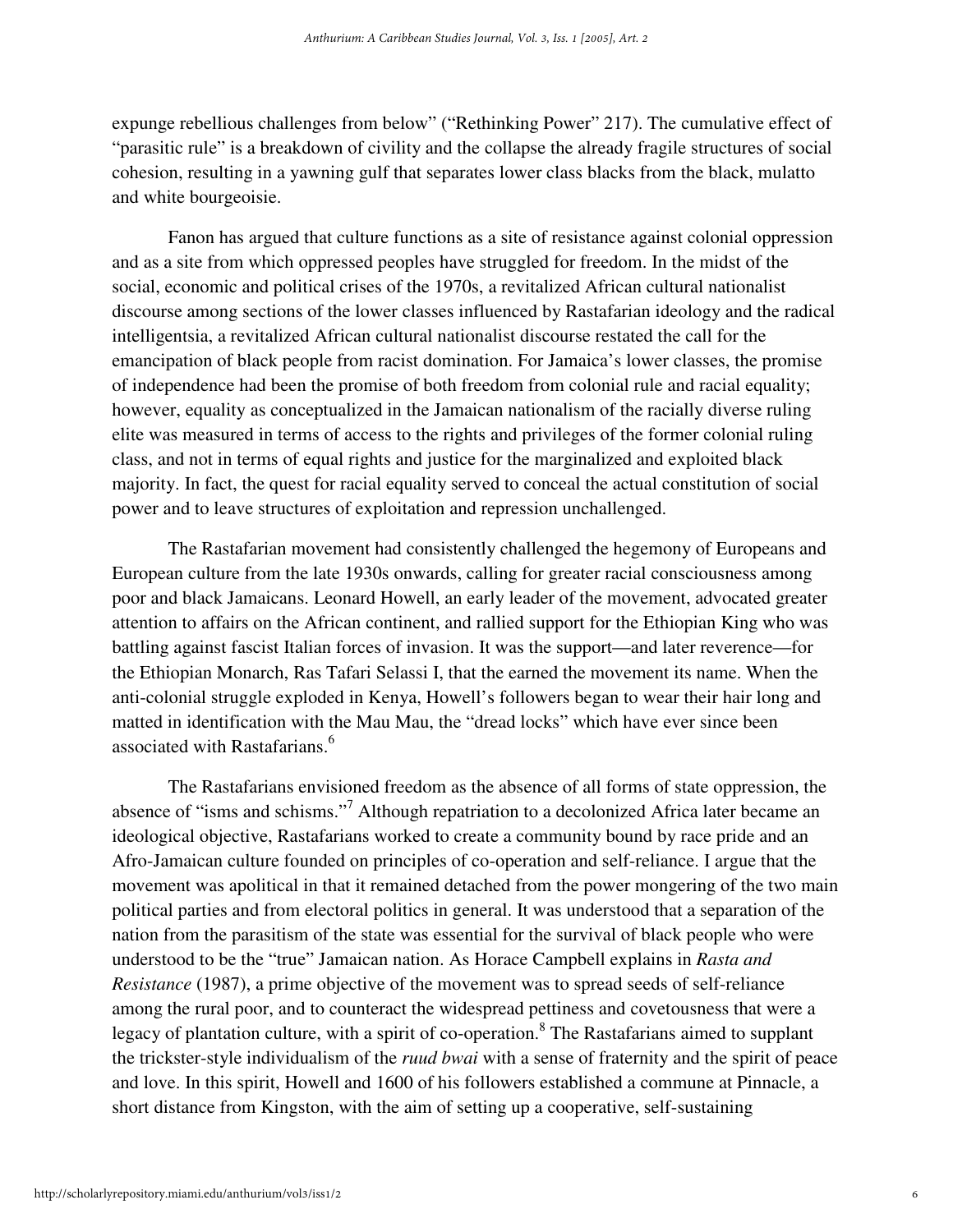agricultural enterprise. For the Rastas, a reconstructed African-centered cultural realm was the site of resistance, creativity and the expression of the uniqueness and vitality of the Afro-Jamaican inheritance.

By the 1950s, the colonial state perceived the spreading influence of Rastafarian beliefs as a threat to its control of the black masses. As Campbell explains, "what scared the State was how such a sense of unity and community could persist among the brethren and sistren despite the lack of central organization and fixed lines of communication" (103). Rastas were routinely arrested for possession of ganga, or for "vagrancy," or placed in mental asylums for alleged insanity. The police raided Howell's commune in 1954, arrested many of the brethren and committed Howell to Bellevue, Jamaica's largest insane asylum.

During the 1970s, the populism of Prime Minister Michael Manley's People's National Party created a space for the emergence of reggae music as a vehicle for Rastafari demands for equality and social justice. Both Manley and his political opponent Edward Seaga fostered such culturally based demands for change, harnessing their power for their own political ends.<sup>9</sup> The profile of the Rastafarians peaked nationally and internationally as a consequence of the commercialization and export of two important aspects of the culture: ganga and reggae music. It was widely believed that Jamaica's multi-million dollar ganga industry was controlled by Rastas, a misapprehension that diminished Rastafarian culture. Actually, the ganga export industry and its profits were controlled by members of the bourgeoisie—professionals, officers in the police force and the military, and government officials—who used their yachts, private planes and private airstrips to export the product. As illustrated in *The Harder They* Come, the music industry was also controlled by the bourgeoisie who were, however, invisible to the audience for reggae music. The association of Rastafarians with two highly commercialized products—one of them also illegal, nationally and internationally—undermined public respect for the movement and its political impact.

Although it was obviously a commercial project, according to Avrom Robin, one of the objectives of the film *Rockers* was to inform the international public about Rastafarian culture and the origins of reggae.<sup>10</sup> Like *The Harder They Come* the film focuses on reggae music and musicians in the context of a poor Kingston community. However, *Rockers* shows reggae as an outgrowth and an expression of the Rastafarian spirit of collaboration within that community. Unlike *The Harder They Come*, where music making is confined to and defined either by the church or the recording studio, *Rockers* shows music being made by many groups in many different corners of the ghetto. Furthermore, the actor/musicians in the film are real-life musicians playing themselves, which challenges the tragic fiction of *The Harder They Come*, specifically the fact that Jimmy Cliff, the singer who plays Ivan, found international fame and fortune as a reggae singer of the kind that Ivan dreamed of.

Where *The Harder They Come* shows music as a means to achieve stardom and wealth, *Rockers* presents music as a force for healing, for unity and resistance. Several scenes in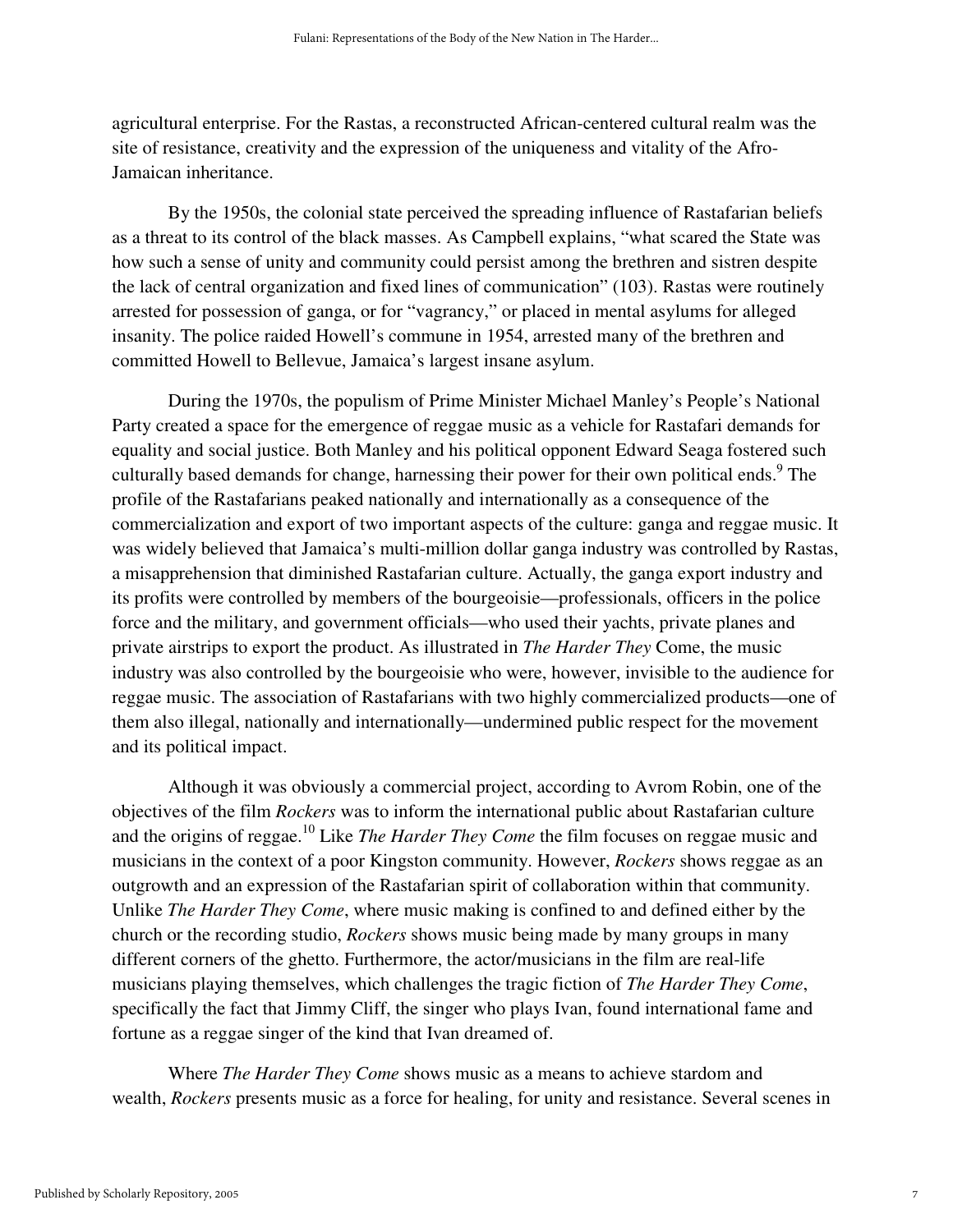the film show the people of the ghetto coming together to share the pleasure of good music and to forget their cares temporarily. In one scene, a dancehall gathering is dispersed by police allegedly searching out ganga smokers, but apparently they are responding to the potential threat posed by a gathering of Rastafarians and other disaffected blacks. On leaving the dancehall, Horsemouth, the protagonist, discovers that his precious motorbike has been stolen. Meanwhile, the soundtrack plays the song "Police and Thieves," the lyrics of which underscore the significance of the scene:

Police and thieves in the street Fighting the nation With their guns and ammunition . . .

After searching the streets, Horsemouth visits his friend Burning Spear to tell him about the theft and to share his distress. Burning Spear takes Horsemouth to the riverside, to the ruins of an old colonial jailhouse, a symbol of the fall of the British Empire and of the mutability of things. Here the men share a spliff, and Burning Spear comforts Horsemouth with the song, "Jah No Dead." The lyrics of the song remind that just as God lives, the possibility of justice also lives; and also that a just struggle must be rooted in a system of religious and spiritual values.

In contrast to Ivan, who is the naïve victim of Hilton, the record producer and distributor who robs him of the rights to his record, Horsemouth seeks to undermine the monopoly of the music industry by a cadre of wealthy men by making distribution deals with a few small-scale record manufacturers. Horsemouth reads the threat to reggae music sales posed by imported American records as both a cultural issue and a commercial concern. Acting on this understanding, with his friend Dirty Harry, Horsemouth stages a "cultural revolution" in a nightclub where Dirty Harry ousts the resident disc jockey, who has been playing only American records, and blasts reggae over the sound system to the surprise and eventual pleasure of the audience. The club manager calls the police the "bredrin," but the audience protests the police interference and joins the Rastaman on the dancefloor.

This scene, like the entire film, is an obviously idealized representation of the influence and power of reggae, yet the spread and popularity of reggae during the 1970s, throughout Jamaica and the world, attest to the power of the message. As Kwame Dawes has noted, reggae songs are "songs of defiance that invoke resistance every time they are played" (179). The music communicates an Africanist rhetoric and Afro-Caribbean cosmology that achieves its effect through the emotions as much as through intellectual appreciation of the ideas and sentiments expressed. In this way, reggae music became a primary vehicle for the spread of Rastafarian ideology.

The main plot of *Rockers* deals with questions of the abuse of power and justice for the black man in a racially exploitative society. When Horsemouth discovers that his bike has been stolen and warehoused by the henchman of an organized criminal gang, he does not go to the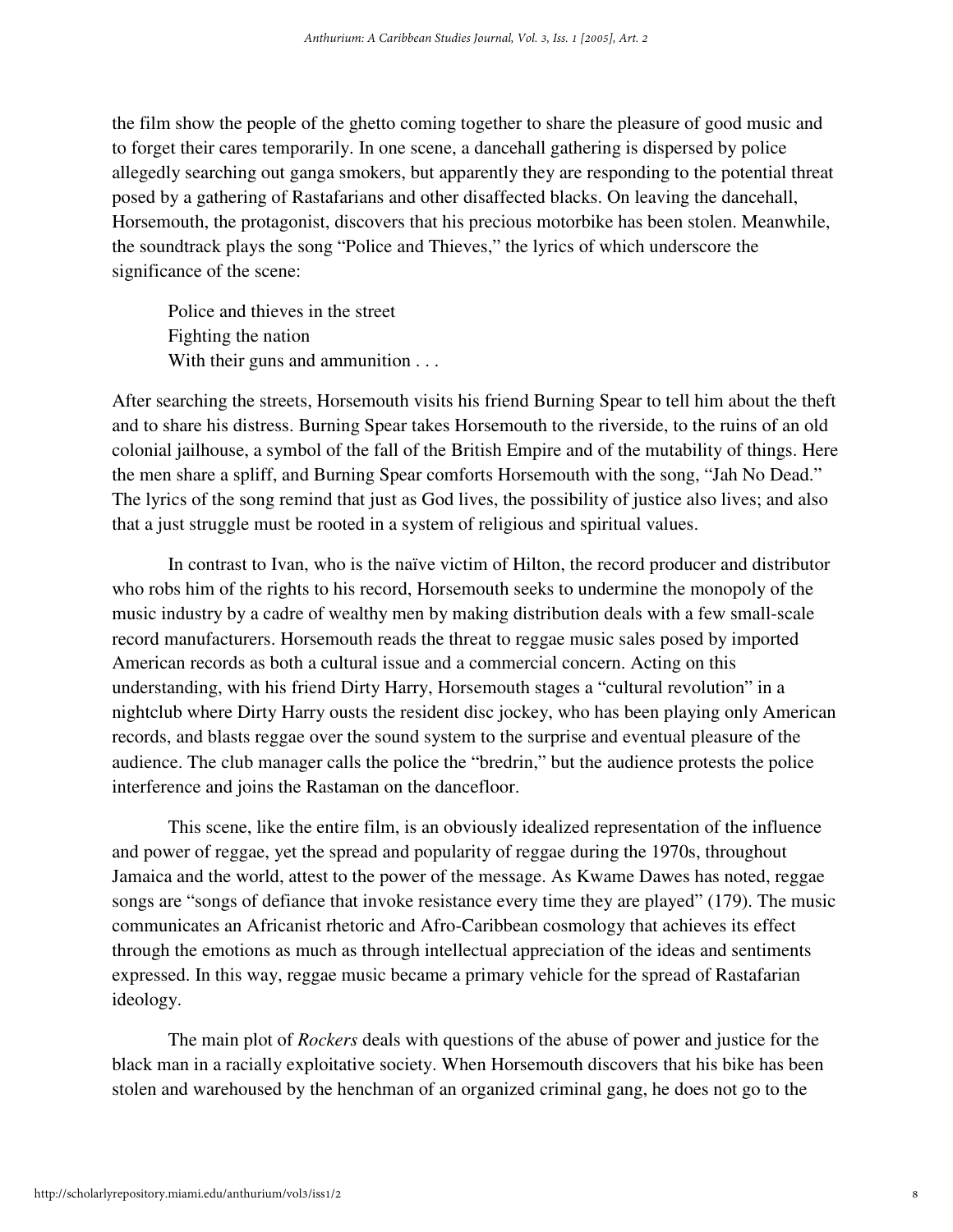police, knowing that the police would not intervene on behalf of a Rastafarian. Instead, Horsemouth organizes a group of brethren to raid the criminal's warehouse and retrieve his bike. The raid is successful; the men load the contents of the warehouse—stolen TVs, washing machines, furniture, and the like—into a fleet of borrowed vehicles and distribute the goods amongst people in the ghetto. The heist is accomplished without fighting or bloodshed, thus offering a representation of black masculine agency uncontaminated by violence.

Even taking into account generic differences between the two films, the absence from *Rockers* of weapons and masculinist displays of bravado challenges the representation of black masculine agency—the figure of the *ruud bwai—*offered in *The Harder They Come*. In the latter film, the Rastaman is stereotypically portrayed by Ivan's neighbor Pedro, as moral but passive, a sufferer who barely survives by eking out a living on the fringes of the ganga trade. In response, *Rockers* challenges *The Harder They Come*'s celebration of the individualistic, selfdestructive and ultimately unproductive rebelliousness of the gun-loving *ruud bwai* with multiple representations of Rastafarian masculinity. In a long sequence showing the Rastas gathering in preparation for their heist, the camera follows eight men as they leave their homes and head for the meeting place, focusing on differences of gait, comportment, expression and style of dress. None of the men is aggressive in demeanor, but the song "Stepping Razor" that plays during the sequence offers a warning:

Don't you watch my style Don't you watch my size I'm dangerous Like a stepping razor . . .

The razor metaphorically invokes associations of mental sharpness, of skill and dexterity very different to that of the gunman. The scene emphasizes the plurality of personal identities, encompassed by the collectivity of Rastamen. It shows the Rastaman as individually non-violent, but empowered by community and therefore with the potential to act as a force for social justice.

The profound impact of Rastafarian music on the world, epitomized in the international fame of Bob Marley, virtually ensured the commercialization of both the music and the figure of the Rastaman by the Jamaican music industry. Marley's phenomenal success was followed by droves of pseudo-Rastas pursuing individualistic dreams of wealth and affluence. Not to be excluded, by the 1990s the state was capitalizing on the popularity of Rastafarian culture, adopting Bob Marley's song "One Love" as the signature song for Jamaica Tourist Board advertisements. That this song, which expresses the Rasta's message of peace and love, is used to dupe unsuspecting tourists into believing that the cultural values expressed in the song are those of present-day Jamaica, confirms David Scott's assessment of a decline in hegemonic bourgeois values in Jamaica (193). In the moral void between the middle and lower classes, the Rastafarians appear to be a community with a coherent and recognizable code of ethics and values. However, the co-optation and exploitation of Rastafarian culture by the state, and the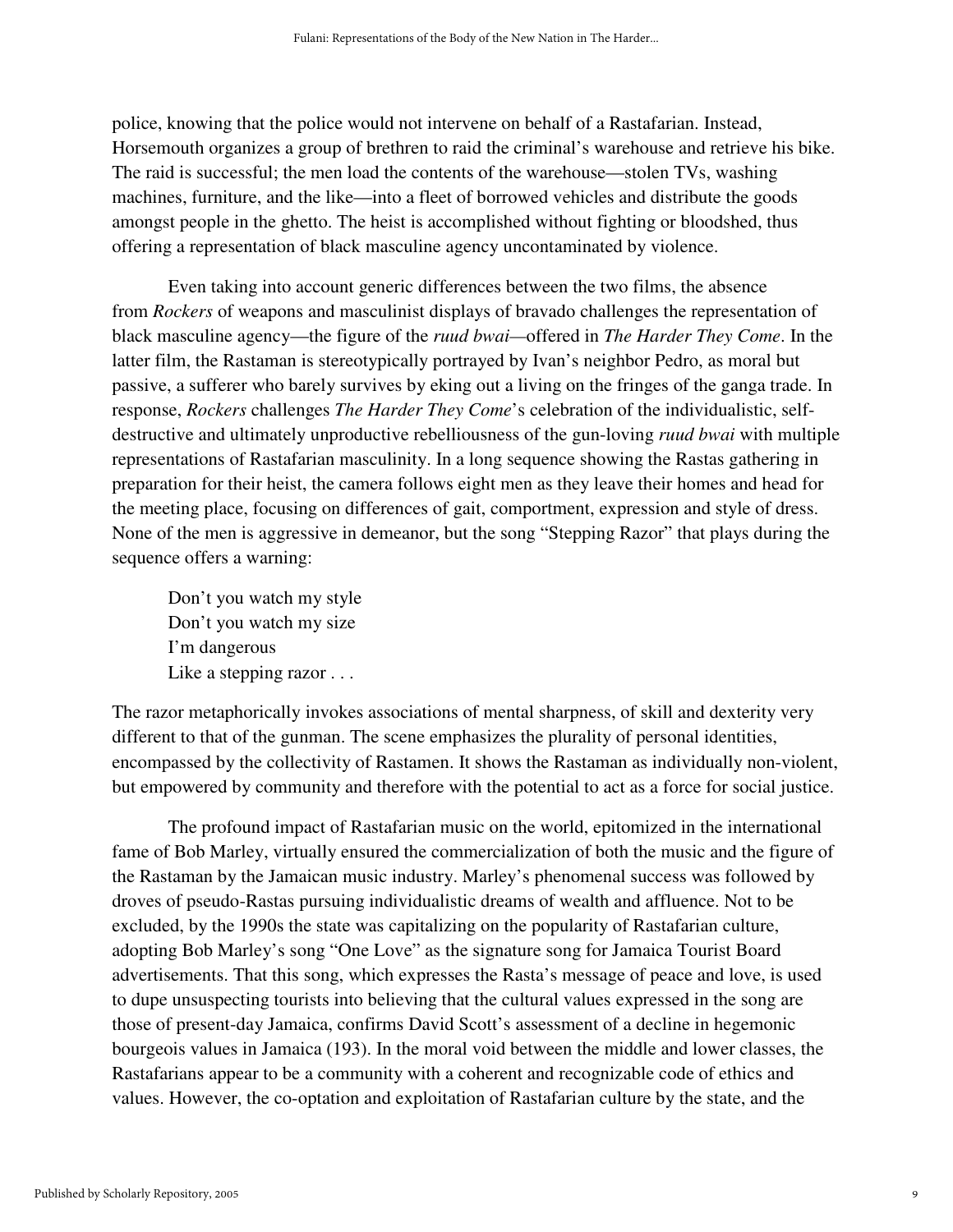dilution of the movement by pseudo-Rastas, have weakened both the movement's political thrust and public perception of it (Campbell 150). Reggae music and the symbols of the Rastafari such as dreadlocks and the colors red, green, and gold, have become instruments by which the state invokes Jamaica and the Jamaican nation, the very nation within which Rastafarians and the poor black continue to be exploited and repressed.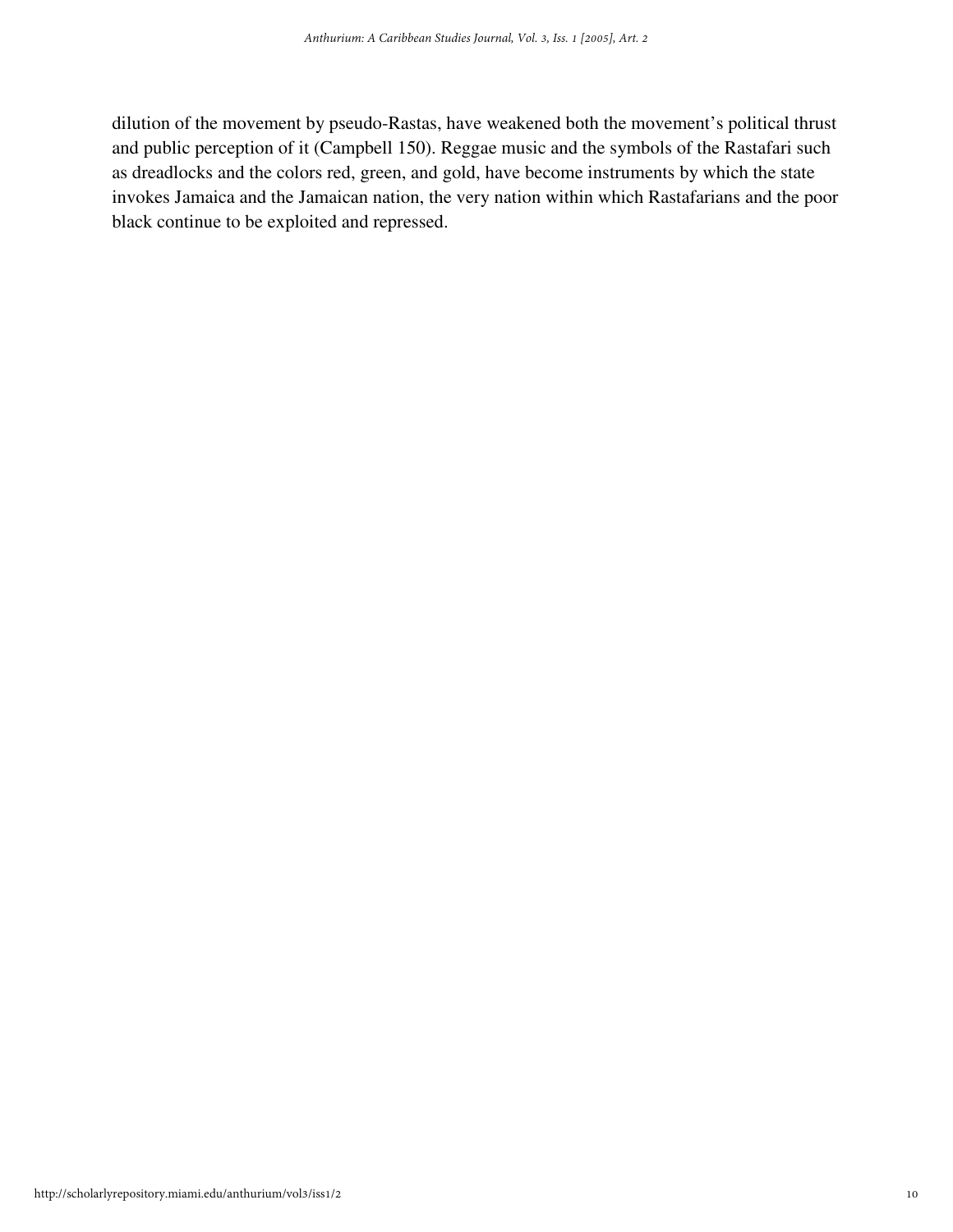# Notes

<sup>1</sup>Of course, agitation for independence began long before Fanon's works widely known. For example, Frantz Fanon's *Black Skin, White Masks*, first published in 1952, was published in translation (Charles Lan Markmann) by Grove Press, New York in 1967; and *The Wretched of the Earth* first published in 1961, was published in translation (Constance Farrington) by Grove in 1968.

<sup>2</sup>The Harder They Come was not the first film to be made in Jamaica; the island was a favorite location for Hollywood directors during the 1940s and 50s. However, neither Kingston nor the Jamaican people were ever foregrounded in these films.

<sup>3</sup>Henzell used this term in preference to the more common "third world" or "underdeveloped." See Victoria Marshall, "Filmmaking in Jamaica," where she explains Henzell's use of "tropical syllabus" as "a reference to people who share similar climactic conditions and social outlook" (101).

<sup>4</sup>This is the view of the film's associate producer Avrom Robin, given in an unpublished interview with the author, November 4, 2001.

<sup>5</sup>See Dick Hebdidge, *Hiding In The Light*, especially "Towards a Cartography of Taste, 1935-1962" (45-76).

6 For more detailed commentary on the history of the Rastafari, see: Joseph Owen, *Dread: The Rastafarians of Jamaica*, and Dennis Forsythe, *Rastafari: for the Healing of the Nation*.

7 See Horace Campbell, *Rasta and Resistance* (Trenton, NJ: Africa World Press 1987), for an extensive discussion on Rastafarian philosophy and ideals.

 ${}^{8}$ See, for example, Chapter Five: Rasta, Reggae and Cultural Resistance (121-174).

 $9$ See Obika Grey's discussion of Manley's and Seaga's appropriation of the vernacular culture and the protests of Jamaica's black poor "Predation Politics and the Political Impasse in Jamaica."

 $10$ In an unpublished interview with the author, November 4, 2001.